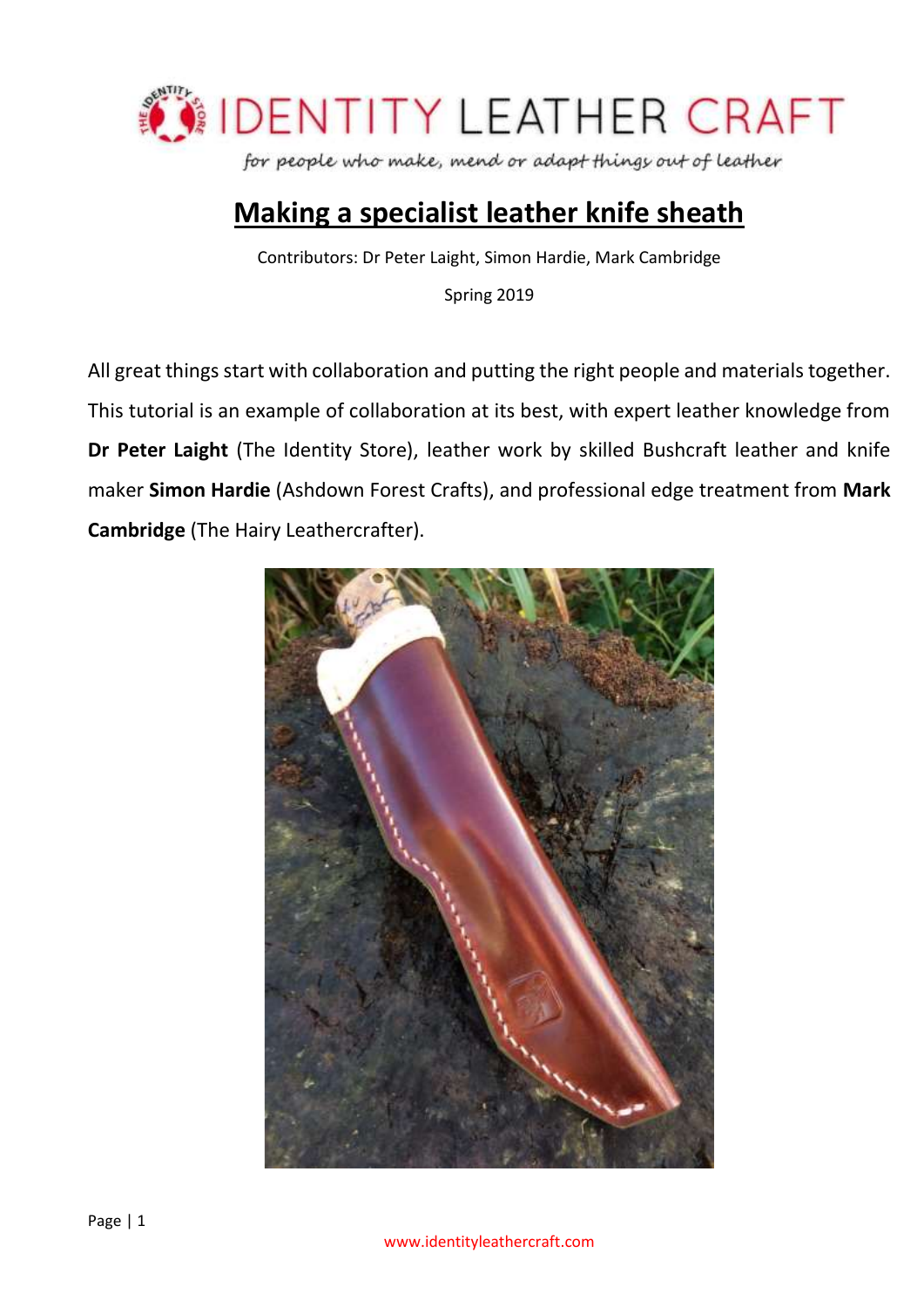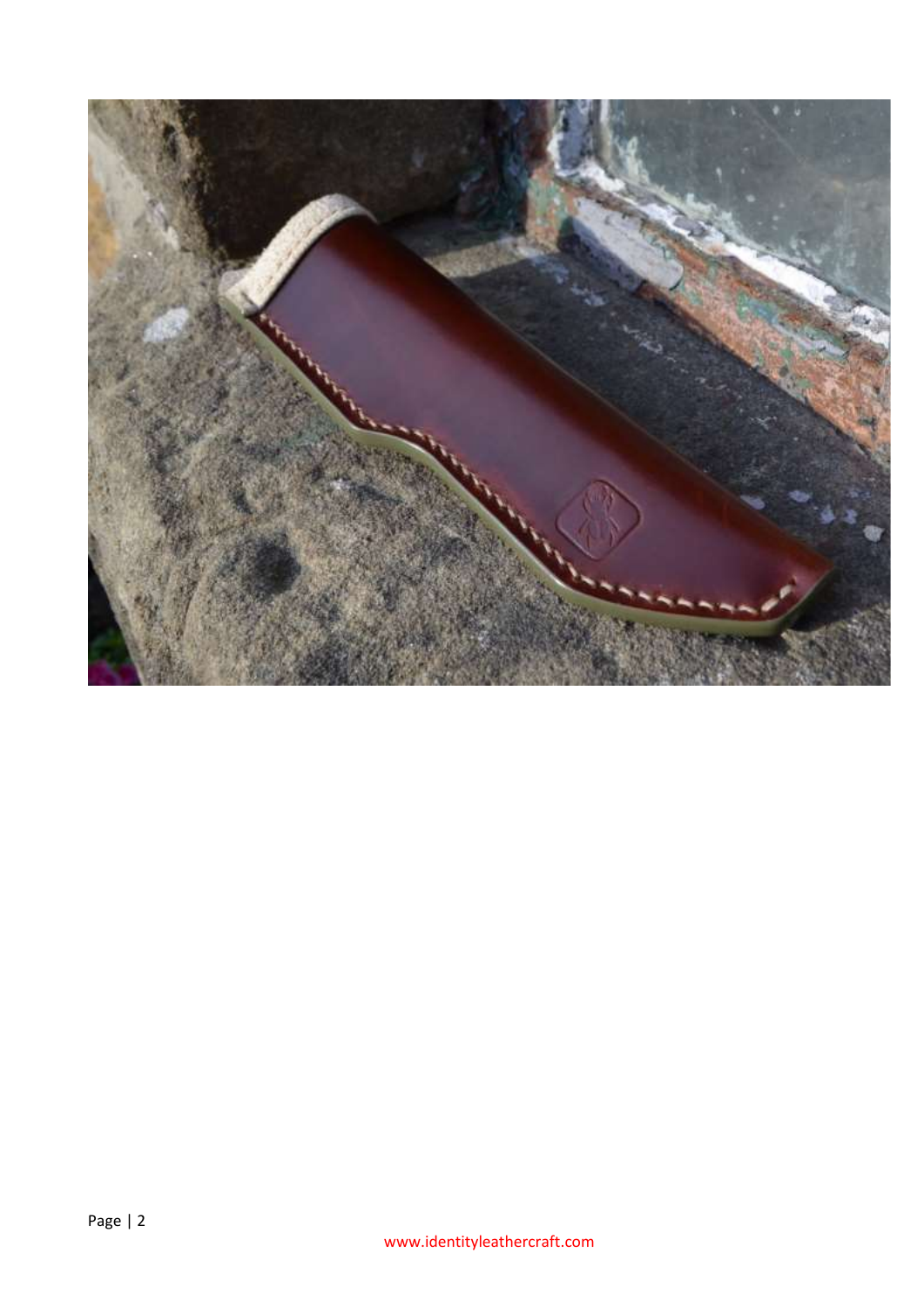



## **The Leather Story – Dr Peter Laight**

Peter has over fifty years of experience making performance leather throughout the world. His most significant contribution was creating and making a water resistant and stay soft sports and outdoor leather that has dominated the global market over the last forty years, with sales of over fifty million square feet.

Leather equipment has helped transport and protect metal blades for thousands of years. The traditional leathers that have evolved over this period still enable makers to create handsome, functional sheaths and long may this continue.

The choice of leathers in this project was inspired by this tradition, but with the thought of introducing variations to improve aesthetics and functionality. These possibilities are presented as an inspiration for the gradual improvement in traditional leather and sheath construction.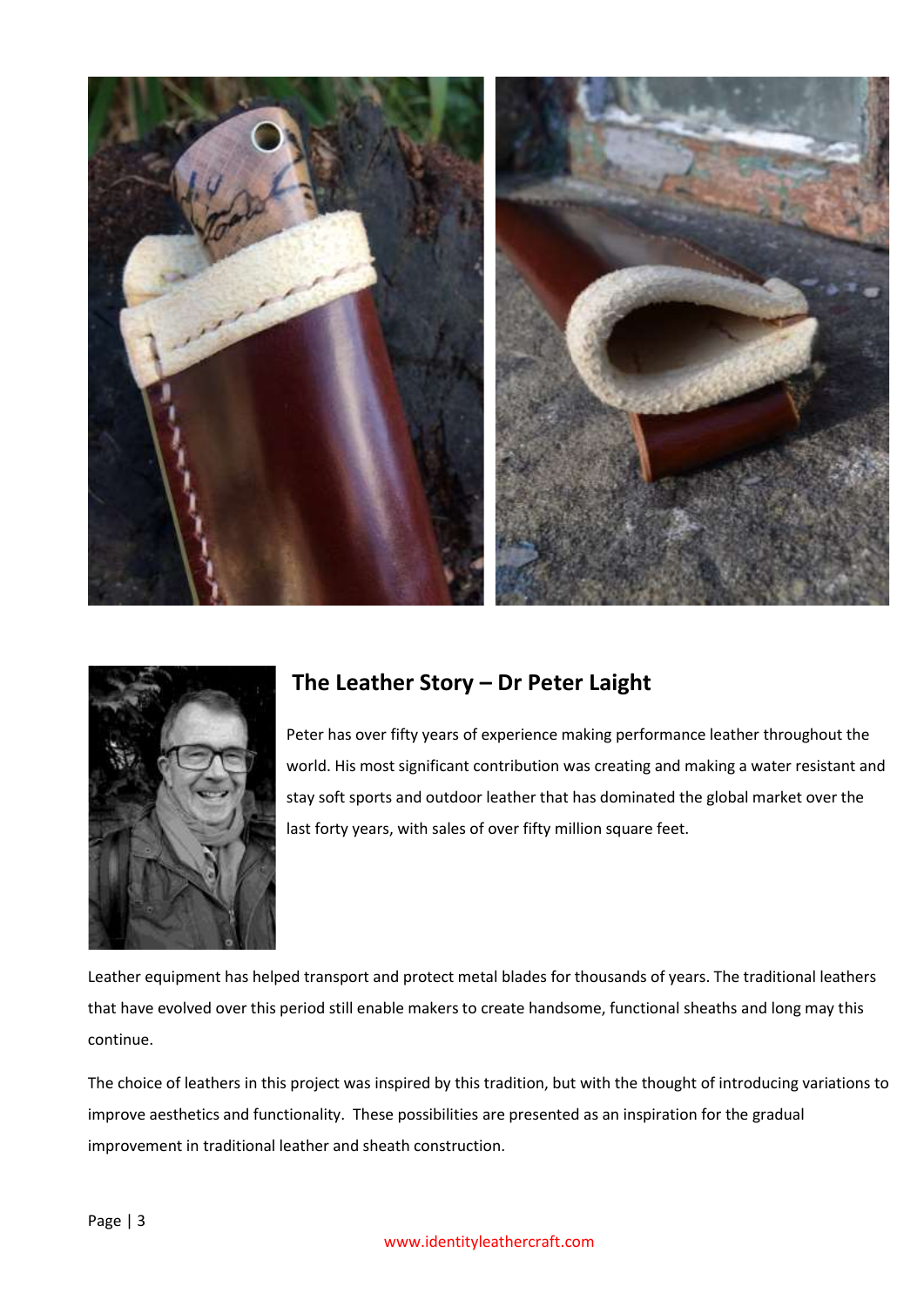The principle in this project is to view the sheath as a leather system designed to both protect the knife and to help develop a sheath micro climate that is conducive to prolonging blade life and improving appearance.

An oil tanned liner has been spot-glued to a historic bridle out case leather. The liner was developed by Peter to absorb and transmit (wick) water and water vapour away from the blade, while staying soft after drying.

The bridle leather was made sixty-five years ago by Sedgewick & Co of Walsall, curriers that were the best then as they are today. The resilience of this pit-tanned vegetable leather is combined with a deep aniline surface patina giving a beautiful depth to the colour.

After sheath construction, visible surfaces of both leathers have been treated with a unique nano technology surface coating giving exceptional water and dirt resistance.

*Note: to purchase the special vintage bridle leather call 01629 581403 (supplies are limited)* 





Sedgewick & Co, circa 1950's **Oil tanned 'stay soft' lining and Sedgewick's vintage bridle leather**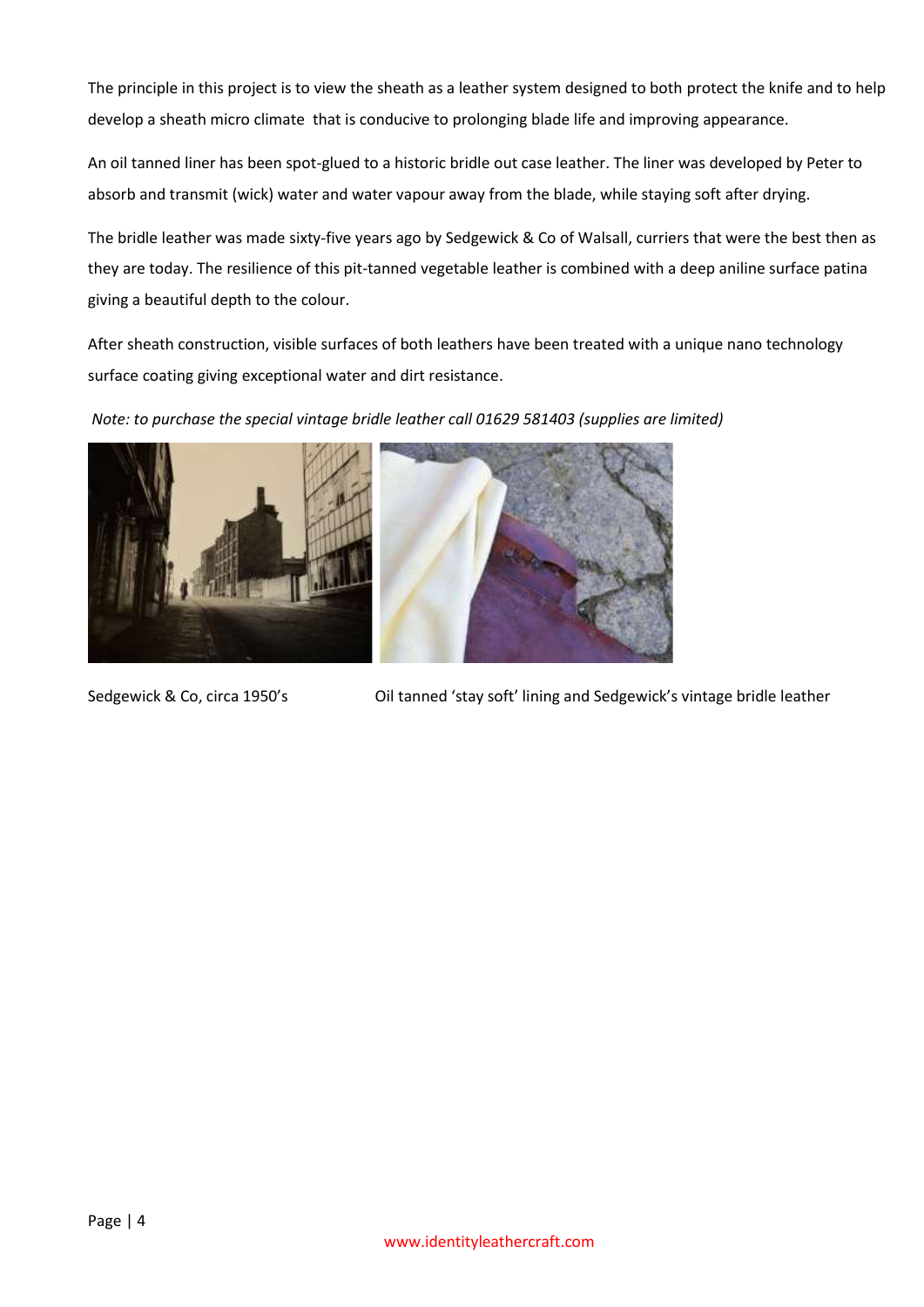## **The Maker's Story – Simon Hardie**



Simon is an experienced knife maker, leather-worker and Bushcraft instructor. He used knives outdoors for many years before making his own and believes every knife has a purpose and is to be used. Simon extends this philosophy to his leatherwork.

This step by step guide shows how Simon made the leather sheath.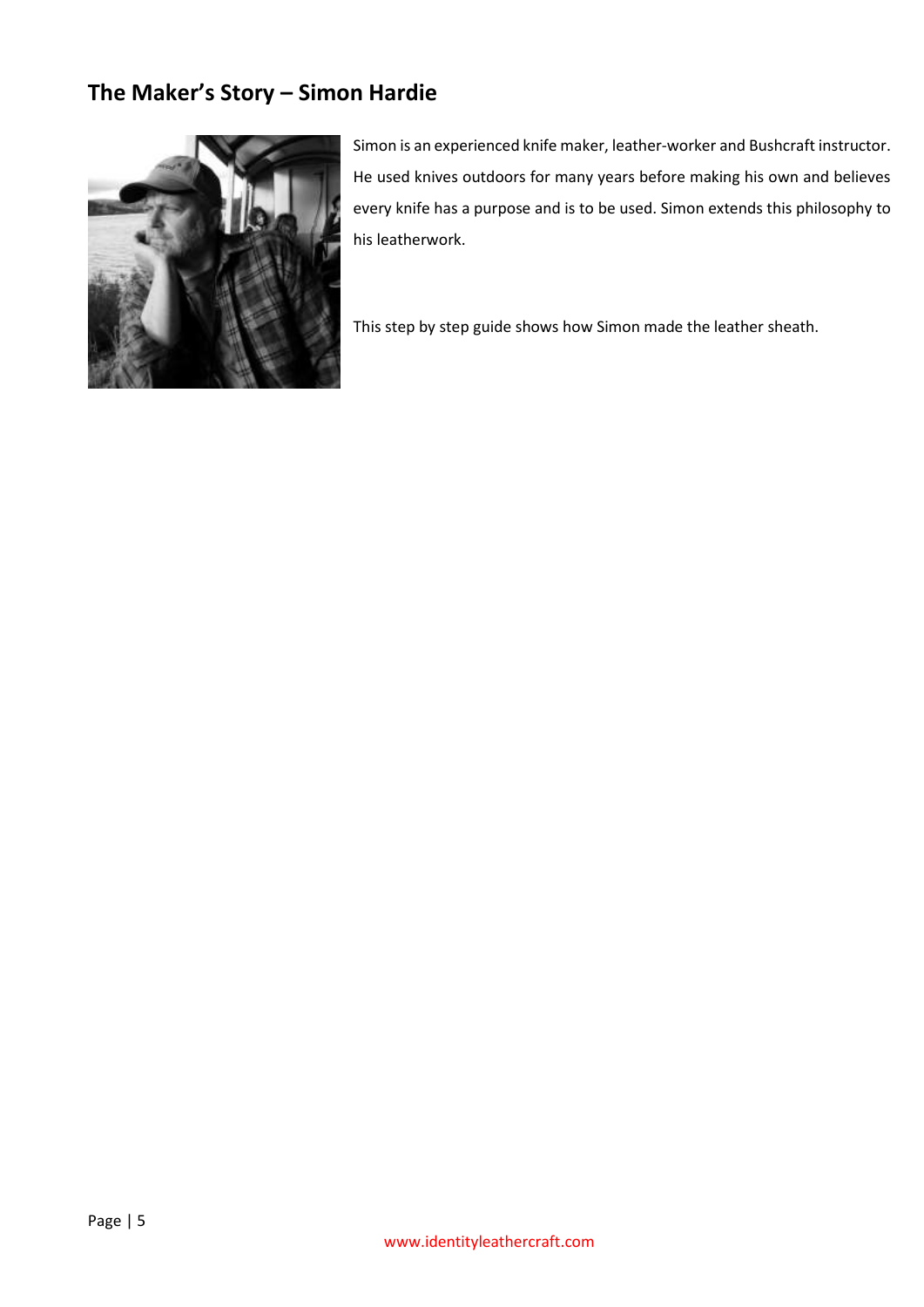## **Step 1 - Cut out the leather**



First, I decided which sheath template was the best fit for the knife - one of my Foresters. Then I marked around the template and any other separate parts, such as the belt loop, and welt, and cut them out.

- Mark out the template on to the leather
- Cut out the leather

## **Step 2 - Marking out the Stitch holes**



I marked where the stitch line was going to go, and then set about marking out the stitch holes. I used stitching chisels here, marking the holes initially, before tapping all the way through. I started from the first defined corner in the stitch line and worked upwards toward the top of the neck. This made sure that there was a stitch hole where the line changed direction.

- Using a groover or wing dividers mark a line parallel to the edge for the stitch holes down one side (half) only. Note using a groover tool make a channel for the stitches to sit in and protect the thread from abrasion.
- Use an awl or stitching chisels (as pictured) to make your stitch holes.

*Tip: I waxed the chisels with beeswax to make it easier to remove them from the leather*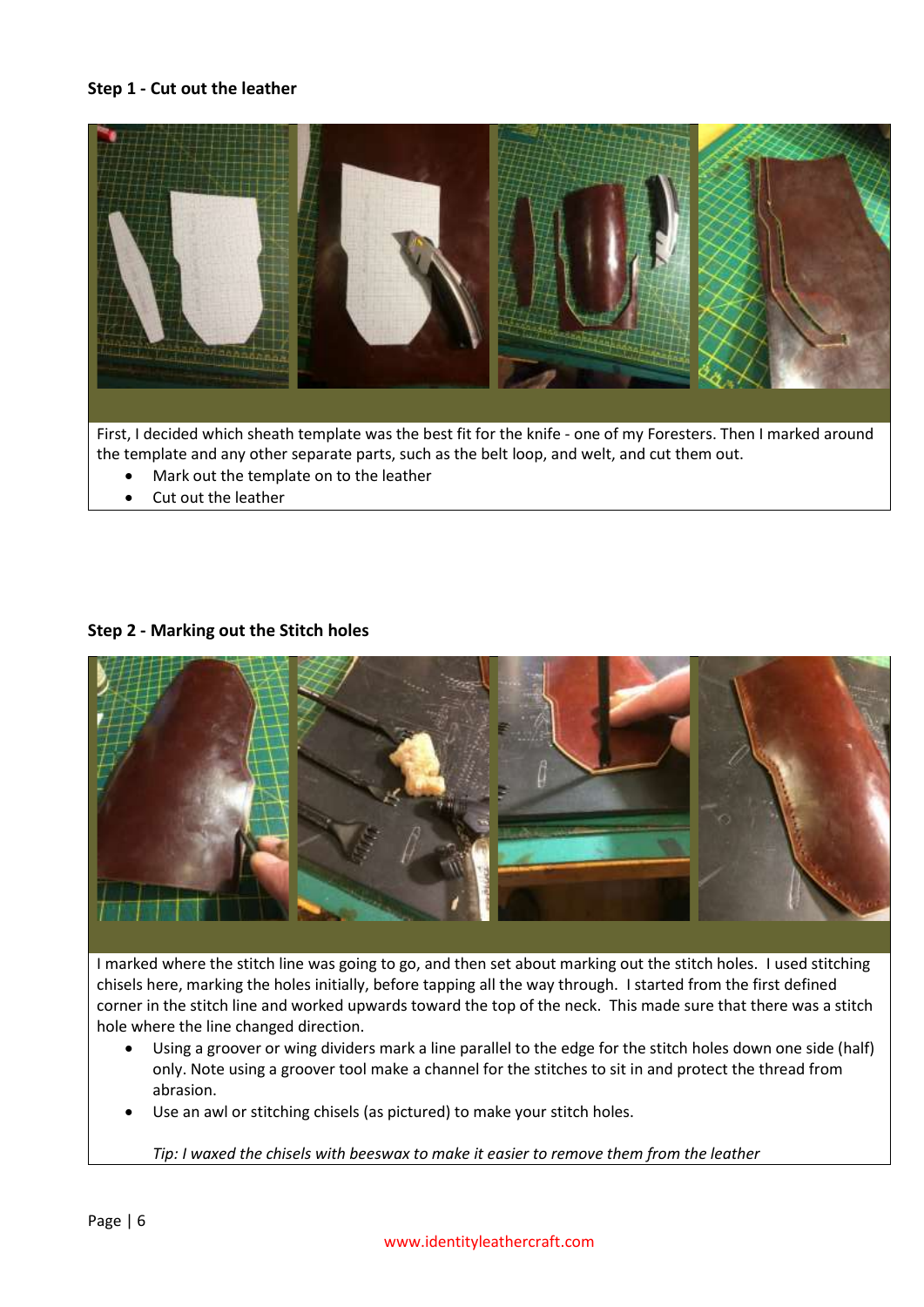## **Step 3 - Mark out and Glue the top lining piece**



As it is a lined sheath, I prepared a length of the buckskin to make a rolled seamed edge to stitch in place around the entry point, or neck of the sheath. I did this by folding and gluing one edge down, and then clamping with an even amount of pressure across the piece, before leaving the glue to cure.

- Mark and cut out a piece of the lining leather for the top of the sheath (easiest to do with scissors)
- Glue one third over on itself this will create a nice even edge on the front of the sheath
- Glue in place using a strong contact adhesive (press and leave to bond) on the front top side of the leather (slightly rough the surface with a fine sandpaper)
- Fold over and repeat for the back

## **Step 4 – Stitch down the top lining piece**



The next step was to glue in place the seam over the edge, and again clamp with an even amount of pressure whilst the glue set. Once it had set, I marked out a stitch line the length of the seam, clamped it up in the stitching pony, and saddle stitched the whole seam in place.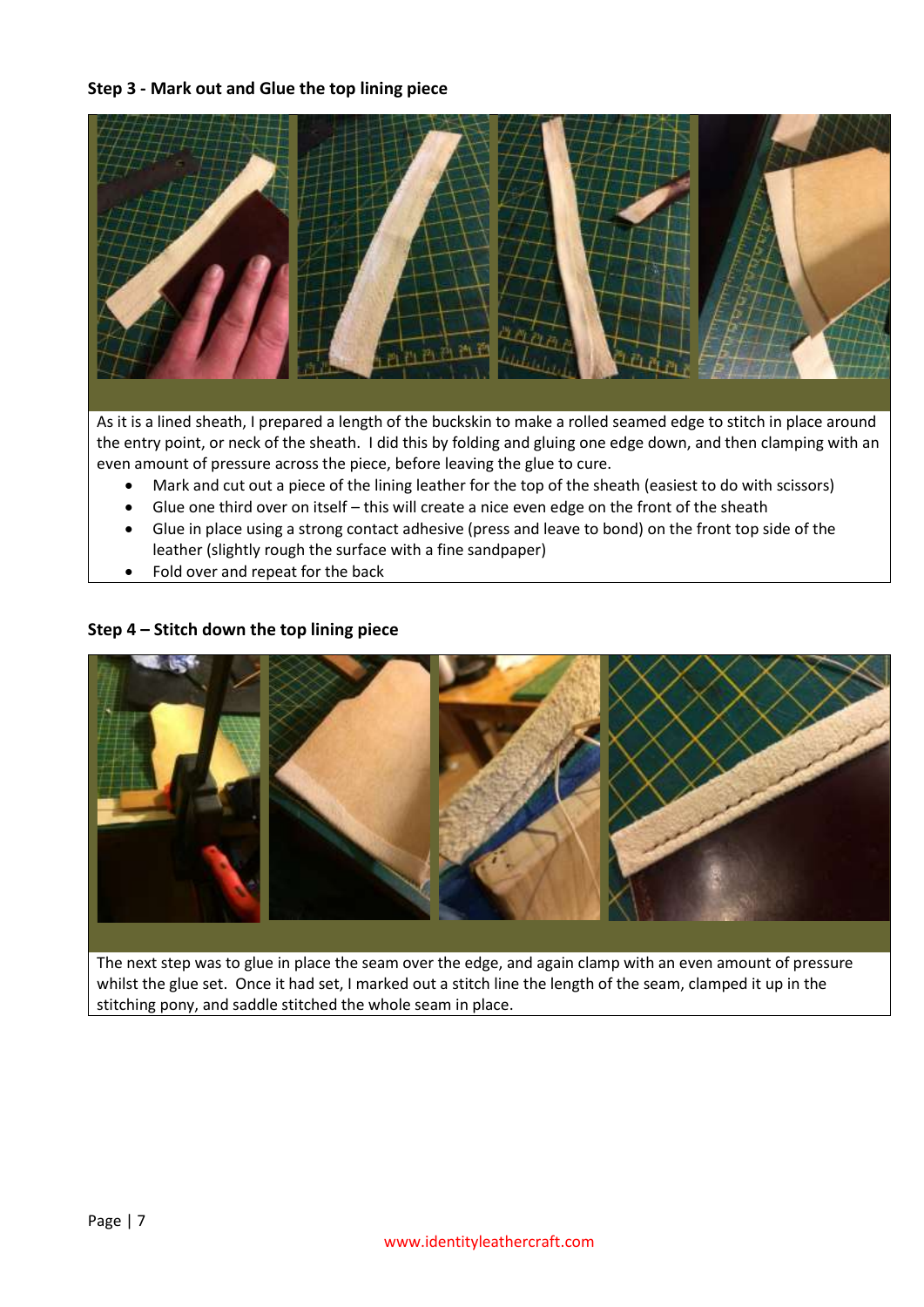## **Step 5 – Adding the belt loop**





I made the belt loop next and before attaching it, I burnished the edges with beeswax, as I wouldn't be able to access the edges once the loop is attached to the sheath.

I marked out the stitching holes on the belt loop, with some inside the loop near the top for extra integrity, and some at bottom of the loop, in order to be able to sew through all the layers. I glued it in place and, as before, saddle stitched it at both the top and bottom.

- Mark out and punch the stitch holes using an awl or stitching chisel
- Rub the edge down to smooth using water, Gum Tragacanth or Identity Edge Foundation (see Edge Finishing)
- Position and sew the back of the belt loop in place
- Fold over the loop and sew through to fasten.

## **Step 6 - Adding the welt and Saddle Stitching**



- Glue the welt into place.
- Lastly, I folded the sheath over and glued it together.
- Once dry, I pushed an awl through each hole to open them up on the back ready for sewing up. Some people like to awl each hole through a few at a time when it's clamped in the stitching pony, but I prefer to do the lot beforehand with it flat on the table, to ensure that the holes are at a perfect diagonal and also so that I don't interrupt the flow of stitching once I've begun.
- Then, into the stitching pony it goes for the final sewing.
- Finally, I levelled the welted edge out. I usually do this either on a linisher or by hand with wet and dry sandpaper, then it's ready for Leading Edge Finish.

After that, there's a small amount of fettling so the knife fits snugly, and it's done.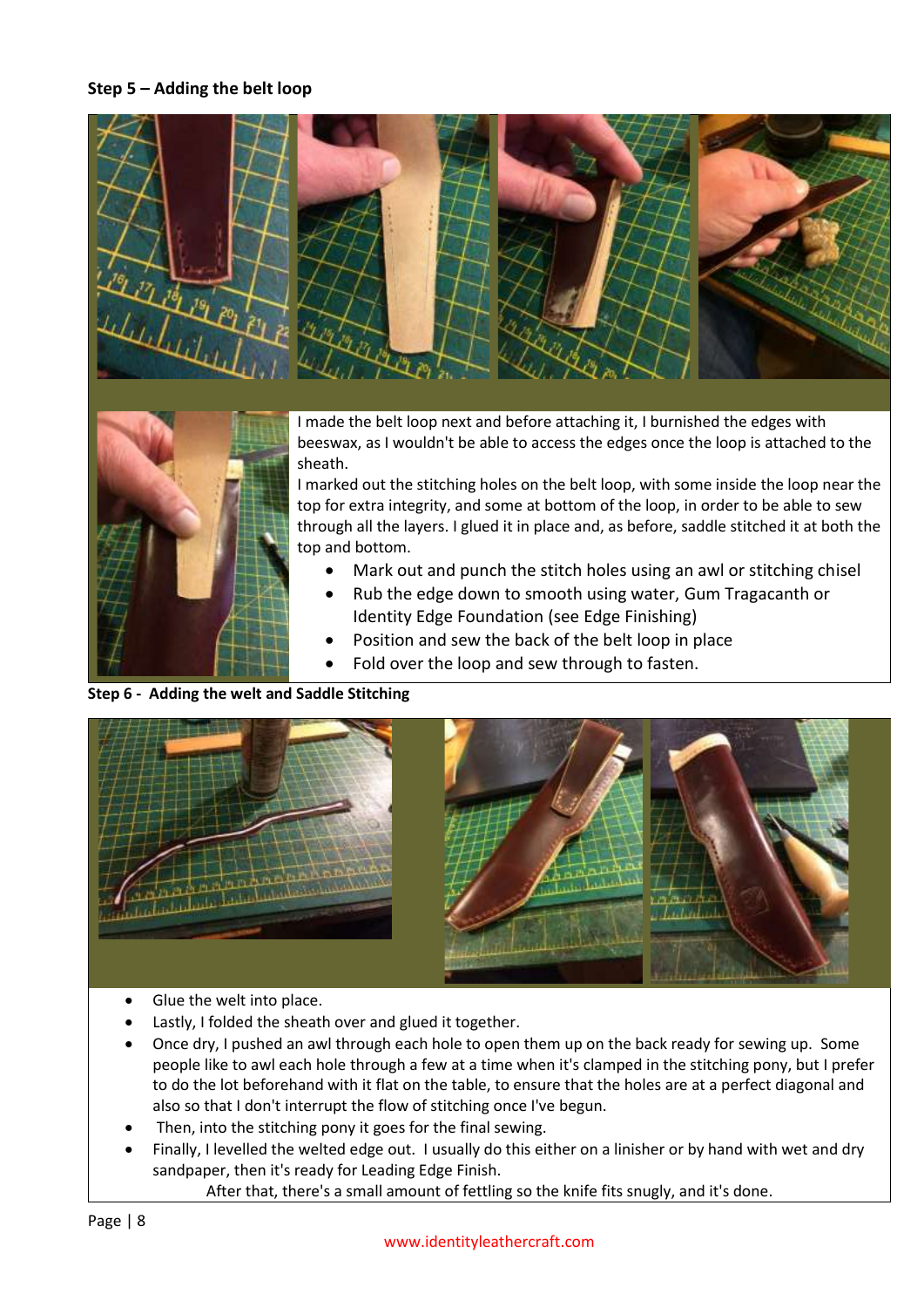## **Edging Leather – Mark Cambridge**



Mark is an experienced leather worker who makes an assortment of leather goods, applying his engineering background to get a high quality finish and attention to detail. He has been working with The Identity Store over the last two years using the Identity Store range of Leading Edge paints, to create a technique for finishing the raw edges for leather to a very high standard. This works well especially when covering multi layers of leather, for example on a knife sheath or wallet.

For this project the appearance and technology developed in edging leather are offered as a useful alternative to traditional burnishing.

## **Step 1 - Sanding**



#### **Step 2 - Burnishing**



- Apply some Gum Tragacanth to the edge with a clean finger or small dauber.
- Use a standard wooden slicker burnish the edges and bring up a slight shine. Top-Tip when you hear a clicking noise as you slick, you know that the edge has been heated enough by the burnishing, continue for a few more strokes and then stop.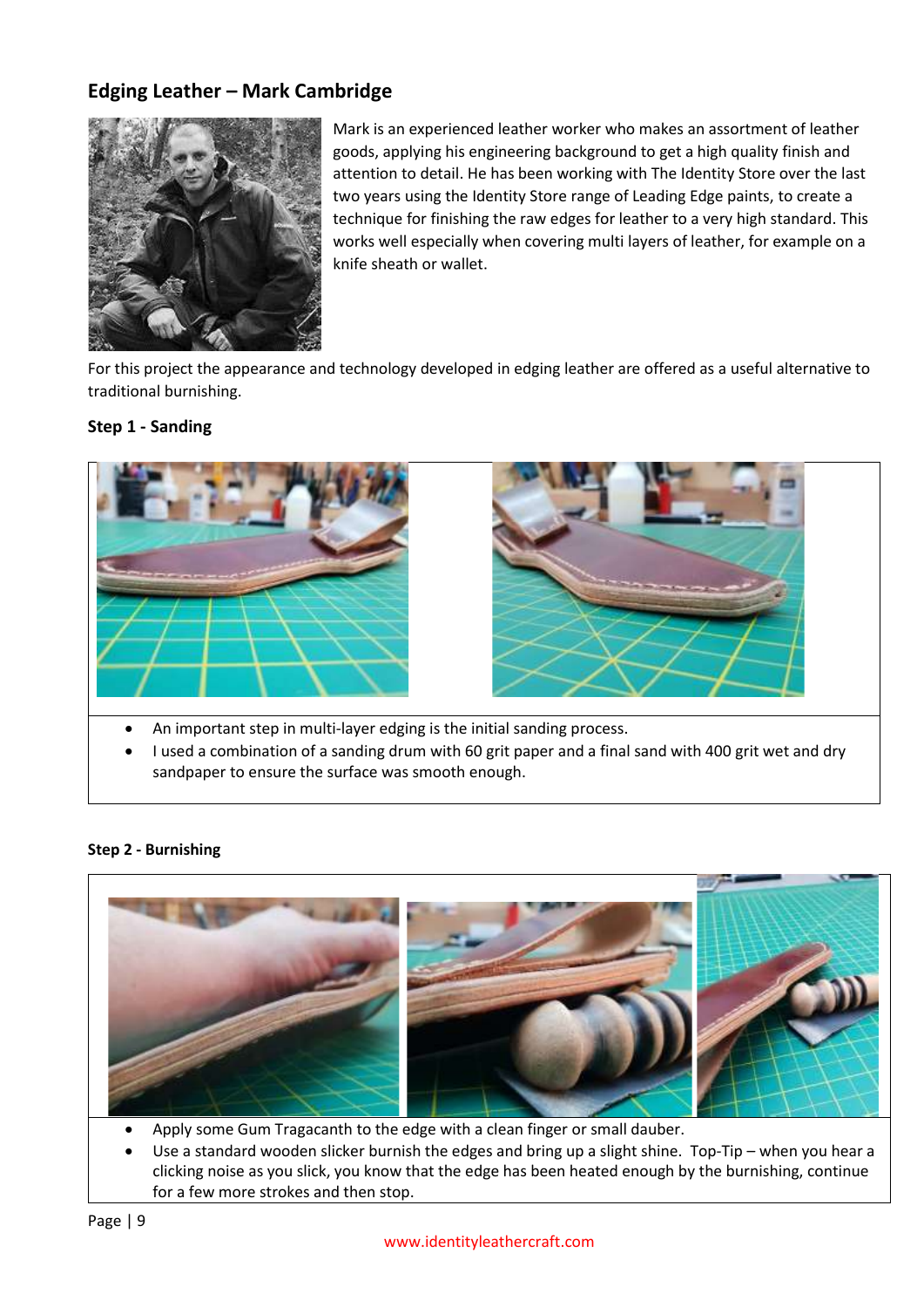- Give it another light sand using 400 grit wet & dry sandpaper.
- Burnish again using the same technique (Gum Tragacanth and wooden slicker.)
- Note do not use any additive to the edge other than moisture or Gum Tragacanth (no beeswax etc) as this will affect the adherence of the finishes.

## **Step 3 – Apply Leading Edge Foundation**



- Using a Craftool Pro Edge Roller, apply Edge Foundation to the entire edge.
- Leave to air dry for roughly 20 minutes (you'll see it change from wet, to a satin finish).
- I use small tattoo ink pots in a little homemade holder to save the mess of dipping the Edge Roller in the bottle. You'll be surprised how little is used, and the bottles will last a very long time. Once finished, the ink pots can be rinsed out and reused, or discarded.

## **Step 4 – Leading Edge Colour Coat**



coverage and a slight 'doming' is perfect. Don't worry about air bubbles/particles at this stage. Leave to air dry for 20mins, or until a satin finish is visible.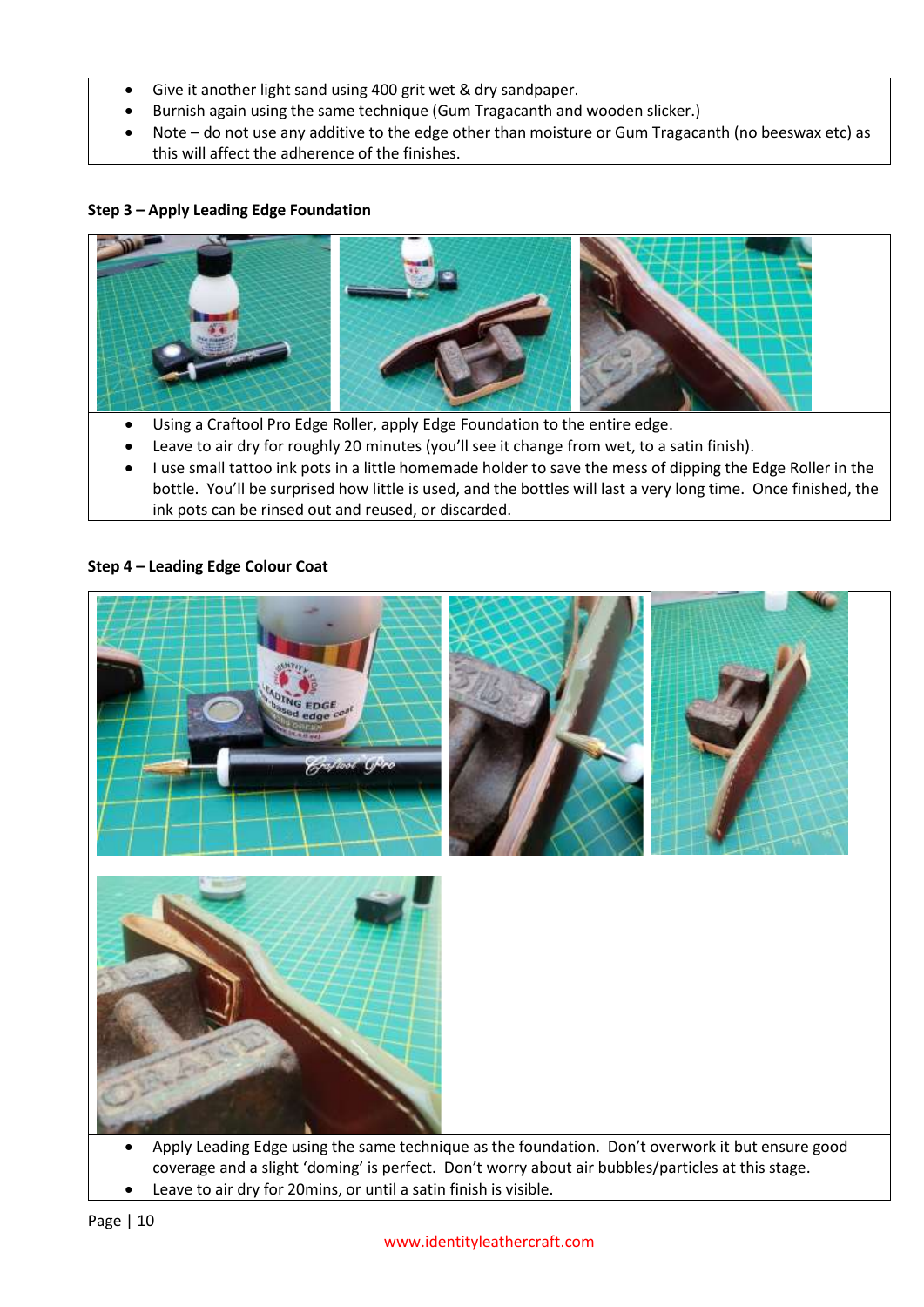• An alternative to air drying would be to place it in a pre-heated oven set to 50 degrees centigrade for 5 minutes.

## **Step 5 - Sanding**



- Using 400 grit wet and dry sandpaper, the edge was lightly sanded to reveal any imperfections. This step is especially important when dealing with multi-layer construction as it will highlight any low spots, and blemishes.
- Be careful not to rub too hard as Leading Edge is flexible and slightly rubbery when dry any excess heat generated will soften and tear it away.
- Slow and steady is the key to this sanding step.
- Once you have it generally smooth and flat, you can address any low spots or sinkage by re-applying Leading Edge to that area and repeating the drying and sanding process.

## **Step 6 – Second Coat of Leading Edge**



• Once you have a completely smooth edge, its time to apply a second and final coat of Leading Edge. This is done in the same familiar manner as the foundation and the first coat of colour. Applying slightly less is preferable here – no 'doming' is necessary. This will ensure a more consistent finish during the curing process. As before, ensure the item is kept in an upright position to prevent the finish from running and 'pooling'.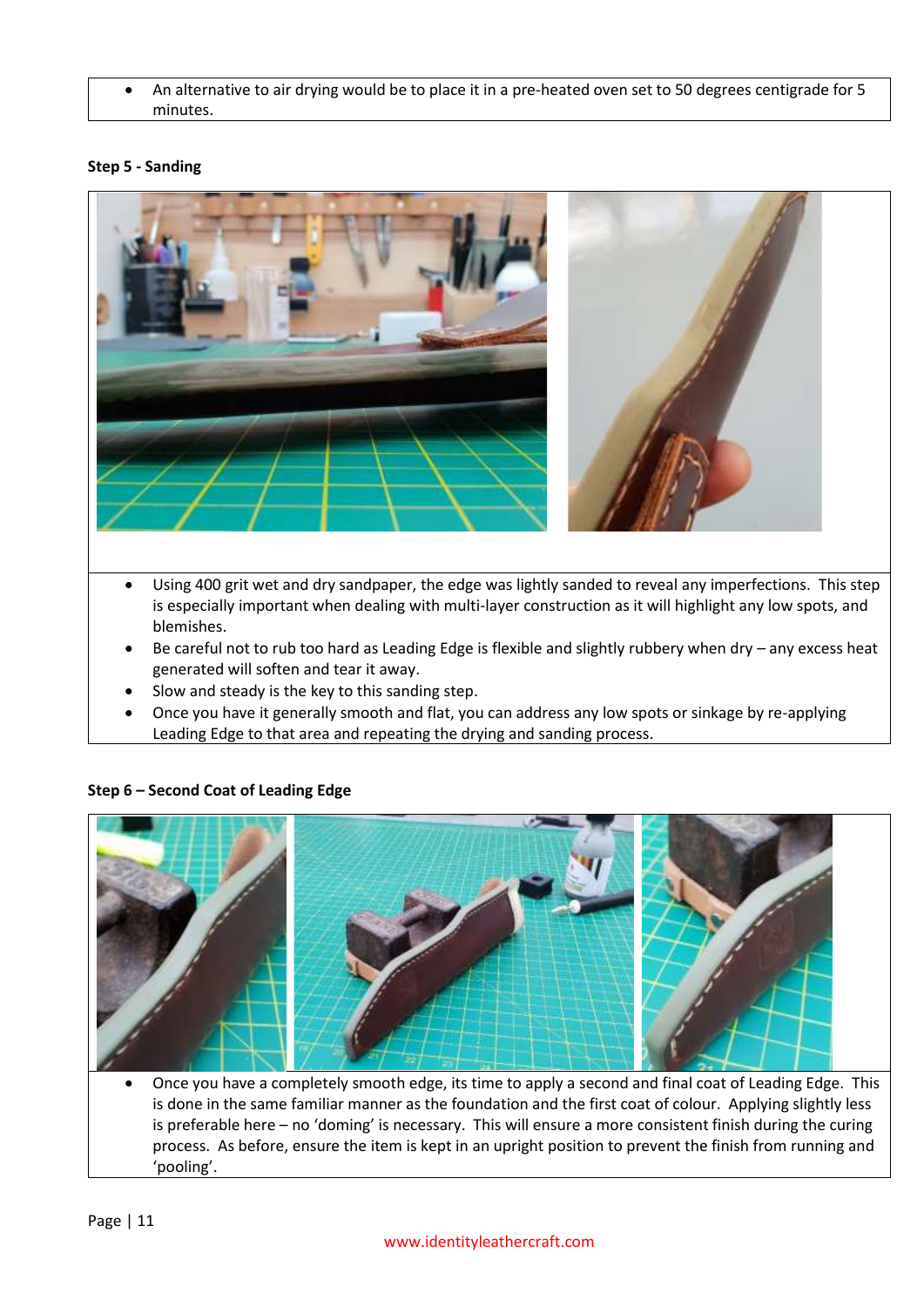## **Step 7 – Gloss Finish**



- You can use various finishes to produce your desired shine. My preference is Fiebings Neutral Edge Kote (pictured in a different bottle to aid pouring into the ink pots).
- You can apply the finish in a variety of ways, but I personally like to use a cue tip.
- Ensure you apply enough so that it looks white upon initial application. This will ensure a good coverage as the Leading Edge will absorb a very small amount.
- Air dry until you see a totally clear shine.
- An optional step is to add a second coat if desired. It is not necessary for any protective purpose.

## **Finished!**